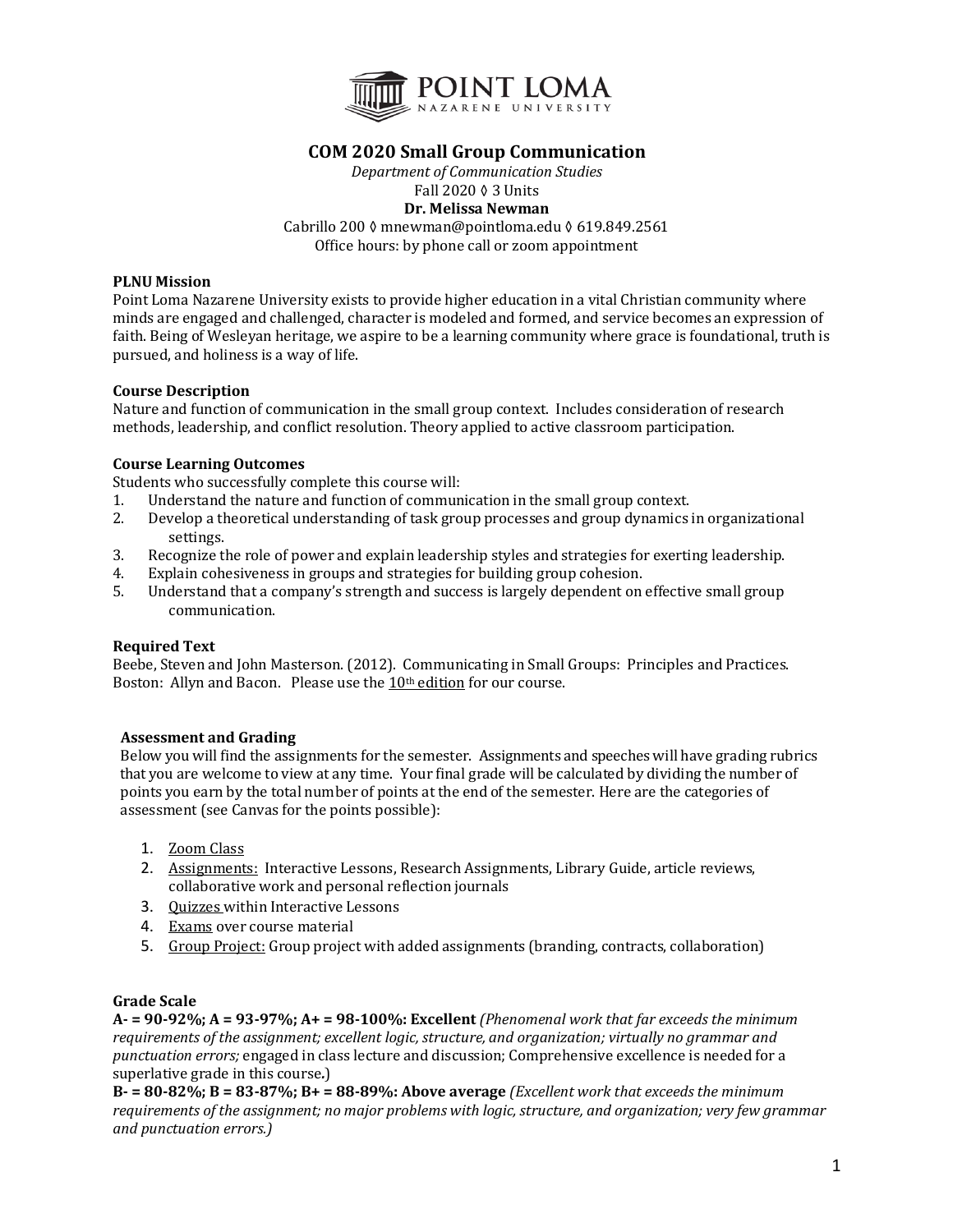$C - 70 - 72\%$ ;  $C = 73 - 77\%$ ;  $C + 78 - 79\%$ : Average (*Good work that meets the minimum requirements of the* assignment; may have minor problems with logic, structure, and organization; may have some grammar and *punctuation errors; midpoint between extremes of excellence and failure.)*

 $D = 60-62\%$ ;  $D = 63-67\%$ ;  $D = 68-69\%$ ; Below average (*Poor work that does not fully meet the minimum requirements of the assignment; may have some problems with logic, structure, and organization; grammar and punctuation errors may hinder meaning.)*

**F** = 59% and below: Failure (*Poor work that does not fulfill the assignment; may have serious problems with logic, structure, and organization; grammar and punctuation errors may obscure meaning.*)

## **Method of Instruction/Course Norms**

- 1. Attendance will be determined by zoom class attendance, threaded discussions, quizzes and collaborative assignments provided in each session.
- 2. Students shall follow the Zoom Etiquette norms provided in Canvas.
- 3. All written work must be typed, and attention should be paid to form (including grammar, punctuation, spelling, and general appearance) as well as content.
- 4. Students may use their textbooks and notes on quizzes and tests, but they may not work with other students to complete the assessments. Collusion is a form of cheating and will result in a failing grade.
- 5. Late work will be accepted with a point reduction for *one* week.
- 6. For the course discussion boards, students must make an initial post to each threaded discussion and make at least two comments to another student's thread. Responses to threaded discussions are meant to be a conversational. This means the content should be more than simple agreement. A good response would show insight into the question or prompt and also create the potential for more discussion. Students will not receive credit for the threaded discussions if they do not participate in the threaded discussions at the designated time.
- 7. Integrity is of great importance. Plagiarism of any sort will not be tolerated and will result in a grade of "F" for the project and possibly the course.
- 8. Please check your PLNU email account daily. This is the way that I will most frequently communicate with you outside of class, and it's also the way the university distributes important information.
- 9. The subject librarian for Communication, Anne-Elizabeth Powell, is available to help you with planning and organizing your research, as well as locating resources for your class assignments. She can be reached at apowell@pointloma.edu or 619-849-2208.
- 10. We will not maintain an "always on" mentality as it's not a sustainable way to conduct our work this semester. To that end, I am committed to responding to emails within 24 hours (and on Mondays for emails sent to me Fri-Sun).
- 11. This syllabus serves as the contract between the students and professor. Your continued enrollment in the course serves as agreement to abide by the policies and information set forth here. Please do not expect exceptions to be made for you.

## **Course Schedule**

Please note, this schedule may change depending on our circumstances. Any changes will be posted on Canvas and announced in zoom class. Rest assured, I will not spring any new assignments or work on you at the last minute.

| Date                                               | Plan                         | Work for the Week                                |  |  |
|----------------------------------------------------|------------------------------|--------------------------------------------------|--|--|
| <b>Foundations of Group and Team Communication</b> |                              |                                                  |  |  |
|                                                    |                              |                                                  |  |  |
| Week 1                                             | Course Introduction          | Read Syllabus and Text Overview                  |  |  |
| Aug 17-23                                          | and Expectations             | <b>Course Introduction</b>                       |  |  |
|                                                    | Reading and Discussion       | Read chapter 1                                   |  |  |
|                                                    | Intro to Group Communication | <b>Attend Zoom Class</b>                         |  |  |
|                                                    | Lecture                      | Introduction Video Post on Discussion Board (DB) |  |  |
|                                                    |                              | <b>Interactive Lesson</b>                        |  |  |
|                                                    |                              |                                                  |  |  |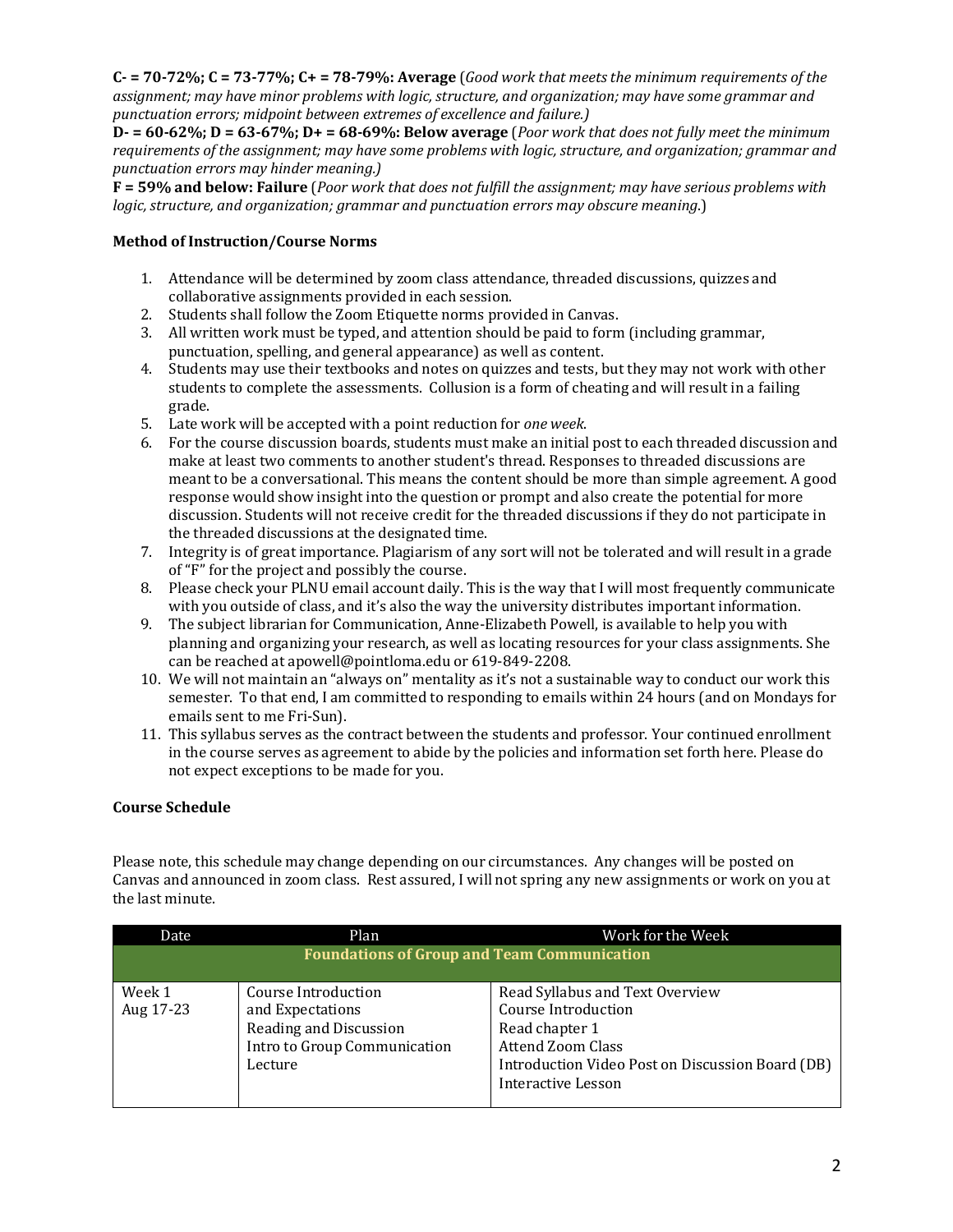|                         |                                              | "Are You a Team Player" survey<br><b>Collaborative Work on DB</b> |
|-------------------------|----------------------------------------------|-------------------------------------------------------------------|
|                         |                                              |                                                                   |
| Week 2                  | Chapter 1: Introducing Group and             | Read chapter 2                                                    |
| Aug 24-30               | <b>Team Principles</b>                       | <b>Attend Zoom Class</b>                                          |
|                         |                                              | Watch Ted Talk                                                    |
|                         |                                              | Post on Discussion Board                                          |
|                         |                                              | <b>Interactive Lesson</b>                                         |
|                         |                                              | Collaborative Work on DB                                          |
| Week 3                  | Chapter 2: Small Group                       | Read chapter 3                                                    |
| Aug 31- Sept 6          | <b>Communication Theory</b>                  | Article: "Creating an Extraordinary Group"                        |
|                         |                                              | by Bellman and Ryan                                               |
|                         | New Science of Building Great                | <b>Attend Zoom Class</b>                                          |
|                         | Teams                                        | Post on Discussion Board                                          |
|                         |                                              | <b>Interactive Lesson</b>                                         |
|                         |                                              | Collaborative Work on DB                                          |
| Week 4                  | Chapter 3: Group Formation                   | <b>Attend Zoom Class</b>                                          |
| Sept 7-13               |                                              | Post on Discussion Board                                          |
|                         |                                              | <b>Interactive Lesson</b>                                         |
|                         |                                              | Collaborative Work on DB                                          |
| Week 5<br>Sept 14-20    | Exam 1 (Chapters 1-3)                        | Read chapter 4                                                    |
|                         | <b>Managing Group and Team Relationships</b> |                                                                   |
| Week 6                  | Chapter 4: Preparing to                      | <b>Attend Zoom Class</b>                                          |
| Sept 14-20              | Collaborate                                  | Post on Discussion Board (DB)                                     |
|                         |                                              | <b>Interactive Lesson</b>                                         |
|                         |                                              | Collaborative Work on DB                                          |
|                         |                                              | Read chapter 5                                                    |
| Week 7                  | Chapter 5: Relating to Others in             | <b>Attend Zoom Class</b>                                          |
| Sept 21-27              | <b>Groups and Teams</b>                      | Post on Discussion Board                                          |
|                         | <b>Group Roles</b>                           | <b>Interactive Lesson</b>                                         |
|                         |                                              | Collaborative Work on DB                                          |
|                         |                                              | Read chapter 6<br><b>Attend Zoom Class</b>                        |
| Week 8<br>Sept 28-Oct 4 | Chapter 6: Improving Group<br>Climate        | Post on Discussion Board                                          |
|                         |                                              | Interactive Lesson                                                |
|                         |                                              | Collaborative Work on DB                                          |
|                         |                                              | Read chapter7                                                     |
| Week 9                  | Chapter 7: Enhancing Group and               | <b>Attend Zoom Class</b>                                          |
| Oct 5-11                | <b>Team Communication Skills</b>             | Post on Discussion Board                                          |
|                         |                                              | <b>Interactive Lesson</b>                                         |
|                         |                                              | Collaborative Work on DB                                          |
|                         |                                              | Read chapter 8                                                    |
| Week 10                 | Chapter 8: Managing Conflict                 | Attend Zoom Class                                                 |
| Oct 12-18               |                                              | Post on Discussion Board<br><b>Interactive Lesson</b>             |
|                         |                                              | Collaborative Work on DB                                          |
|                         |                                              | Read chapter 9                                                    |
|                         |                                              | Study for Exam 2                                                  |
|                         |                                              |                                                                   |
| Week 11                 | Exam 2                                       |                                                                   |
| Oct 19-25               |                                              |                                                                   |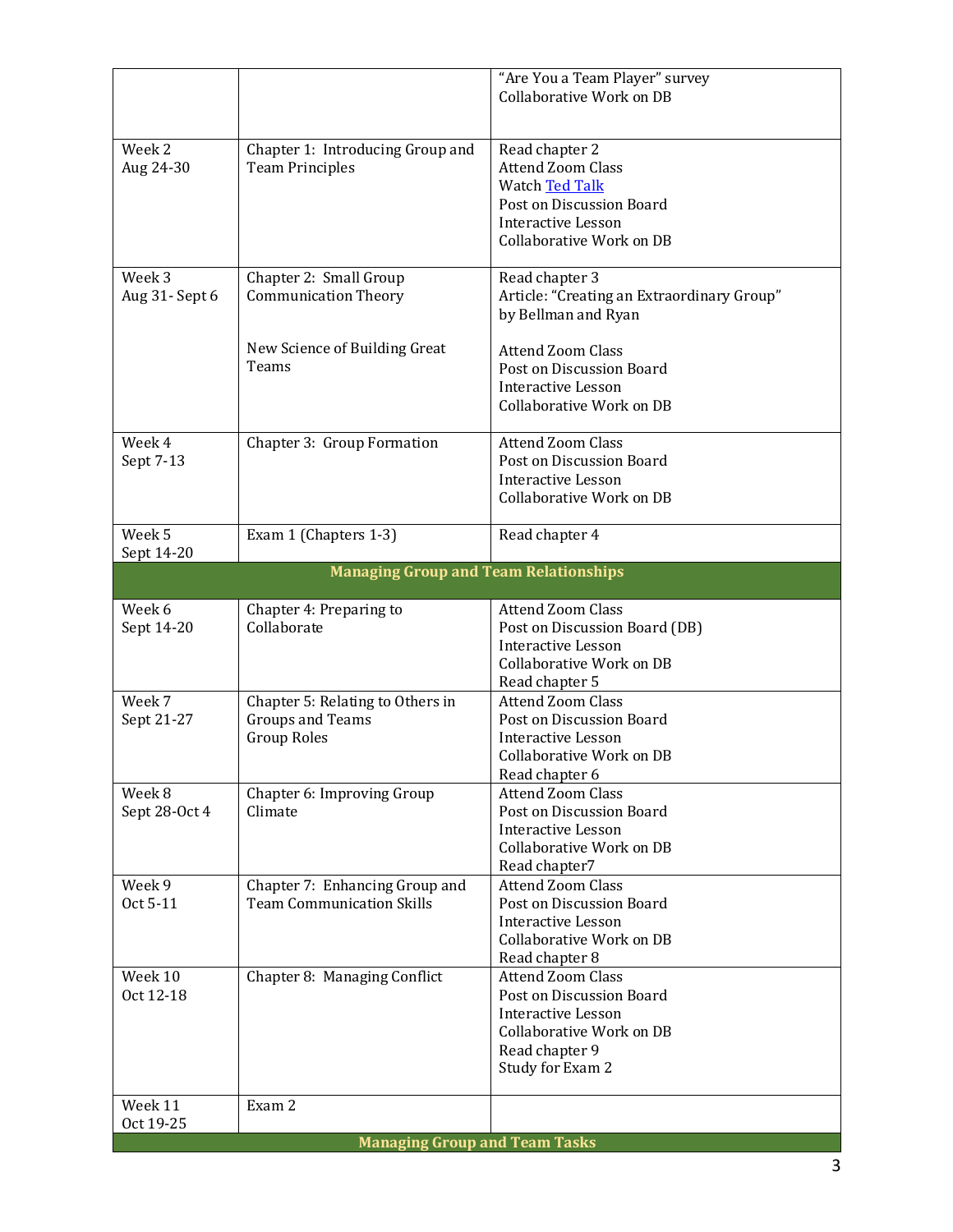| Week 12      | Chapter 9: Leadership             | Attend Zoom Class             |
|--------------|-----------------------------------|-------------------------------|
| Oct 26-Nov 1 |                                   | Post on Discussion Board      |
|              |                                   | Interactive Lesson            |
|              |                                   | Collaborative Work on DB      |
|              |                                   | Read chapters 10 & 11         |
|              |                                   | Work on Group Project         |
| Week 13      | Chapters 10 & 11: Problem Solving | Attend Zoom Class             |
| Nov 2-8      |                                   | Post on Discussion Board      |
|              |                                   | Interactive Lesson            |
|              |                                   | Collaborative Work on DB      |
|              |                                   | Read chapter 12               |
|              |                                   | Work on Group Project         |
| Week 14      | Chapter 12: Creativity            | <b>Attend Zoom Class</b>      |
| Nov 9-15     |                                   | Post on Discussion Board      |
|              |                                   | Interactive Lesson            |
|              |                                   | Collaborative Work on DB      |
|              |                                   | Read chapter                  |
|              |                                   | Complete Group Project        |
| Week 15      | <b>Group Presentations</b>        | Study for Exam 3              |
| Nov 16-22    |                                   |                               |
| Nov 23-24    | No class this week                | Happy Thanksgiving!           |
| Week 16      | Finals Week: Exam 3               | Course wrap up and evaluation |
| Nov 30-Dec 6 |                                   |                               |
|              |                                   |                               |

#### **University Notifications**

#### *Attendance & Participation*

Regular and punctual attendance at all classes is considered essential to optimum academic achievement. If the student is absent from more than 10 percent of class meetings (including online sessions), the faculty member has the option of filing a written report which may result in deenrollment. If the absences exceed 20 percent, the student may be de-enrolled without notice. If the date of de-enrollment is past the last date to withdraw from a class, the student will be assigned a grade of W or WF consistent with university policy in the grading section of the catalog. For further information please reference the Academic Policies in the academic catalog.

#### *Course Credit Hour Information*

In the interest of providing sufficient time to accomplish the stated Course Learning Outcomes, this class meets the PLNU credit hour policy for a 3-unit class delivered over 15 weeks. It is anticipated that students will spend a minimum of 37.5 participation hours per credit hour on their coursework. For this course, students will spend an estimated 113 total hours meeting the course learning outcomes. The time estimations are provided in the Canvas modules.

#### *State Authorization*

State authorization is a formal determination by a state that Point Loma Nazarene University is approved to conduct activities regulated by that state. In certain states outside California, Point Loma Nazarene University is not authorized to enroll online (distance education) students. If a student moves to another state after admission to the program and/or enrollment in an online course, continuation within the program and/or course will depend on whether Point Loma Nazarene University is authorized to offer distance education courses in that state. It is the student's responsibility to notify the institution of any change in his or her physical location. Refer to the map on State Authorization to view which states allow online (distance education) outside of California.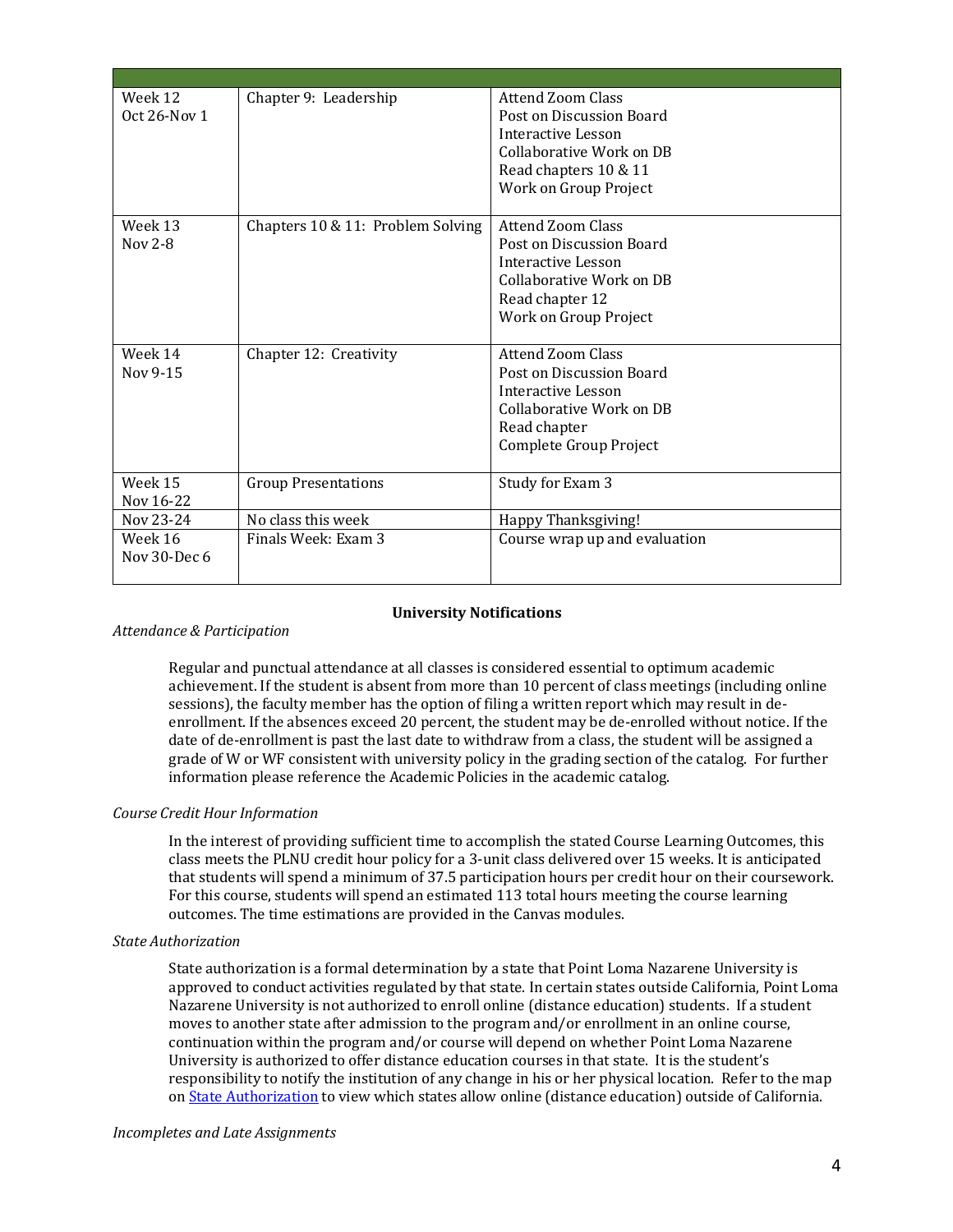All assignments are to be submitted/turned in by the beginning of the class session when they are due—including assignments posted in Canvas. Incompletes will only be assigned in extremely unusual circumstances.

### *PLNU Copyright Policy*

Point Loma Nazarene University, as a non-profit educational institution, is entitled by law to use materials protected by the US Copyright Act for classroom education. Any use of those materials outside the class may violate the law.

### *PLNU Academic Honesty Policy*

Students should demonstrate academic honesty by doing original work and by giving appropriate credit to the ideas of others. Academic dishonesty is the act of presenting information, ideas, and/or concepts as one's own when in reality they are the results of another person's creativity and effort. A faculty member who believes a situation involving academic dishonesty has been detected may assign a failing grade for that assignment or examination, or, depending on the seriousness of the offense, for the course. Faculty should follow and students may appeal using the procedure in the university Catalog. See Academic Policies for definitions of kinds of academic dishonesty and for further policy information.

#### *PLNU Academic Accommodations Policy*

While all students are expected to meet the minimum standards for completion of this course as established by the instructor, students with disabilities may require academic adjustments, modifications or auxiliary aids/services. At Point Loma Nazarene University (PLNU), these students are requested to register with the Disability Resource Center (DRC), located in the Bond Academic Center (DRC@pointloma.edu or 619-849-2486). The DRC's policies and procedures for assisting such students in the development of an appropriate academic adjustment plan (AP) allows PLNU to comply with Section 504 of the Rehabilitation Act and the Americans with Disabilities Act. Section 504 prohibits discrimination against students with special needs and guarantees all qualified students equal access to and benefits of PLNU programs and activities. After the student files the required documentation, the DRC, in conjunction with the student, will develop an AP to meet that student's specific learning needs. The DRC will thereafter email the student's AP to all faculty who teach courses in which the student is enrolled each semester. The AP must be implemented in all such courses.

If students do not wish to avail themselves of some or all of the elements of their AP in a particular course, it is the responsibility of those students to notify their professor in that course. PLNU highly recommends that DRC students speak with their professors during the first two weeks of each semester about the applicability of their AP in that particular course and/or if they do not desire to take advantage of some or all of the elements of their AP in that course.

#### *PLNU Attendance and Participation Policy*

Regular and punctual attendance at all **synchronous** class sessions is considered essential to optimum academic achievement. If the student is absent for more than 10 percent of class sessions (virtual or face-to-face), the faculty member will issue a written warning of de-enrollment. If the absences exceed 20 percent, the student may be de-enrolled without notice until the university drop date or, after that date, receive the appropriate grade for their work and participation. In some courses, a portion of the credit hour content will be delivered **asynchronously** and attendance will be determined by submitting the assignments by the posted due dates. See Academic Policies in the Undergraduate Academic Catalog. If absences exceed these limits but are due to university excused health issues, an exception will be granted.